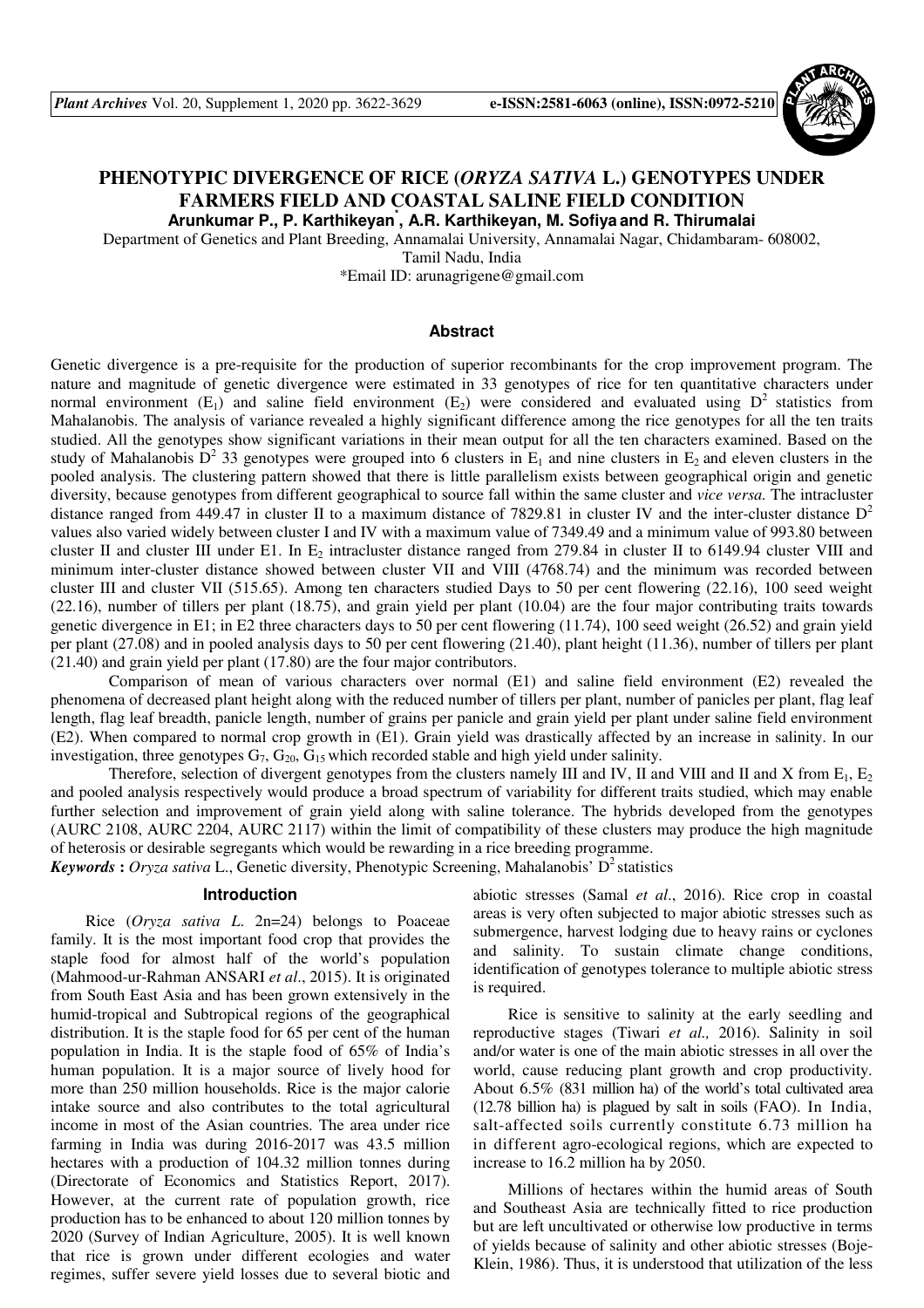productive lands, including salinized lands is an absolute requirement for the growing demand for food. The use of some management options can ameliorate yield reduction under salinity stress. However, implementation of such practice is often limited because of the high cost and less availability of good quality water. Therefore, the need for genetic improvement of salt tolerance of rice plant is of utmost concern, as it is the practical way to meet the evergrowing demand of food for the burgeoning population.

Hence, the study of traits associated with the improved performance of the plants under salt stress conditions will help in screening and selection of tolerant genotypes and using these traits in breeding programs.

### **Materials and Methods**

The present investigation was conducted in two different environments  $E_1$  (Normal field environment) and  $E_2$ (salinity field) during (Kuruvai season) June 2019. The particulars of the two environments are presented in Table 2. Thirty-three rice genotypes (along with 24 culture and 9 popular rice varieties) were used in the present investigation. The seeds of these genotypes were collected from various places. The details of these genotypes are furnished in (Table 1).

#### **Field plot technique**

Seeds of thirty-three rice genotypes were sown in raised nursery beds during (Kuruvai season) June 2019. The study was conducted with three replications in two different environments in a randomized block design. In each genotype, one seedling per hill was transplanted into the main field after 25 days aging seedling with the spacing of 20 cm between rows and 15 cm between plants for 6 m row length were maintained per replication. Recommended agronomic practices and need-based plant production measures were carried. Ten agronomic traits *viz*., days to

50% flowering, plant height, number of tillers, number of panicles per plant, flag leaf length, flag leaf breadth, panicle length, number of grains per panicle, 100 seed weight and grain yield per plant were recorded and analyzed statistically by using the software.

# **Statistical Analysis**

**Unit analysis :** The mean values were computed for each genotype over three replications for each genotype. The variance and the corresponding standard errors of the mean were computed from the deviation of the individual values (Panse and Sukhatme, 1978).

**Genetic divergence :** Mahalanobis  $D^2$  statistic was used for estimating the genotypic divergence among the thirty-three genotypes. The  $D^2$  statistic between the populations as estimated from the sample on the basis of 'P' character is,

$$
D^2 p = \sum_{i=1}^P \sum_{j=1}^P (\lambda i j) \sqrt{i} \sqrt{j}
$$

where,

- $i$  = Reciprocal matrix to the pooled common dispersion obtained from the error matrix.
- $i =$  Difference in mean values for the  $i<sup>th</sup>$  character of the two populations.
- $j =$  Difference in mean values for the j<sup>th</sup> character of the two populations.

Accordingly, error variance and covariance matrix were obtained. The correlated variables were transformed into uncorrelated variables by pivotal condensation method as given by Rao (1952). The actual values of  $D^2$  between any two variables were obtained by squaring and adding differences corresponding to the transformed mean values of the two genotypes.

**Table 1 :** List of 33 rice accessions and their source.

| Name of genotypes | Source                                                                                                              |
|-------------------|---------------------------------------------------------------------------------------------------------------------|
| <b>AURC 2102</b>  | Experimental Farm, Genetics and Plant Breeding, Faculty of Agriculture, Annamalai University,<br>Tamil Nadu, India. |
| <b>AURC 2112</b>  | Experimental Farm, Genetics and Plant Breeding, Faculty of Agriculture, Annamalai University,<br>Tamil Nadu, India. |
| <b>AURC 2113</b>  | Experimental Farm, Genetics and Plant Breeding, Faculty of Agriculture, Annamalai University,<br>Tamil Nadu, India. |
| <b>AURC 2107</b>  | Experimental Farm, Genetics and Plant Breeding, Faculty of Agriculture, Annamalai University,<br>Tamil Nadu, India. |
| <b>AURC 2105</b>  | Experimental Farm, Genetics and Plant Breeding, Faculty of Agriculture, Annamalai University,<br>Tamil Nadu, India. |
| <b>AURC 2111</b>  | Experimental Farm, Genetics and Plant Breeding, Faculty of Agriculture, Annamalai University,<br>Tamil Nadu, India. |
| <b>AURC 2108</b>  | Experimental Farm, Genetics and Plant Breeding, Faculty of Agriculture, Annamalai University,<br>Tamil Nadu, India. |
| <b>AURC 2106</b>  | Experimental Farm, Genetics and Plant Breeding, Faculty of Agriculture, Annamalai University,<br>Tamil Nadu, India. |
| <b>AURC 2101</b>  | Experimental Farm, Genetics and Plant Breeding, Faculty of Agriculture, Annamalai University,<br>Tamil Nadu, India. |
| <b>AURC 2115</b>  | Experimental Farm, Genetics and Plant Breeding, Faculty of Agriculture, Annamalai University,<br>Tamil Nadu, India. |
| <b>AURC 2119</b>  | Experimental Farm, Genetics and Plant Breeding, Faculty of Agriculture, Annamalai University,<br>Tamil Nadu, India. |
| <b>AURC 2114</b>  | Experimental Farm, Genetics and Plant Breeding, Faculty of Agriculture, Annamalai University,<br>Tamil Nadu, India. |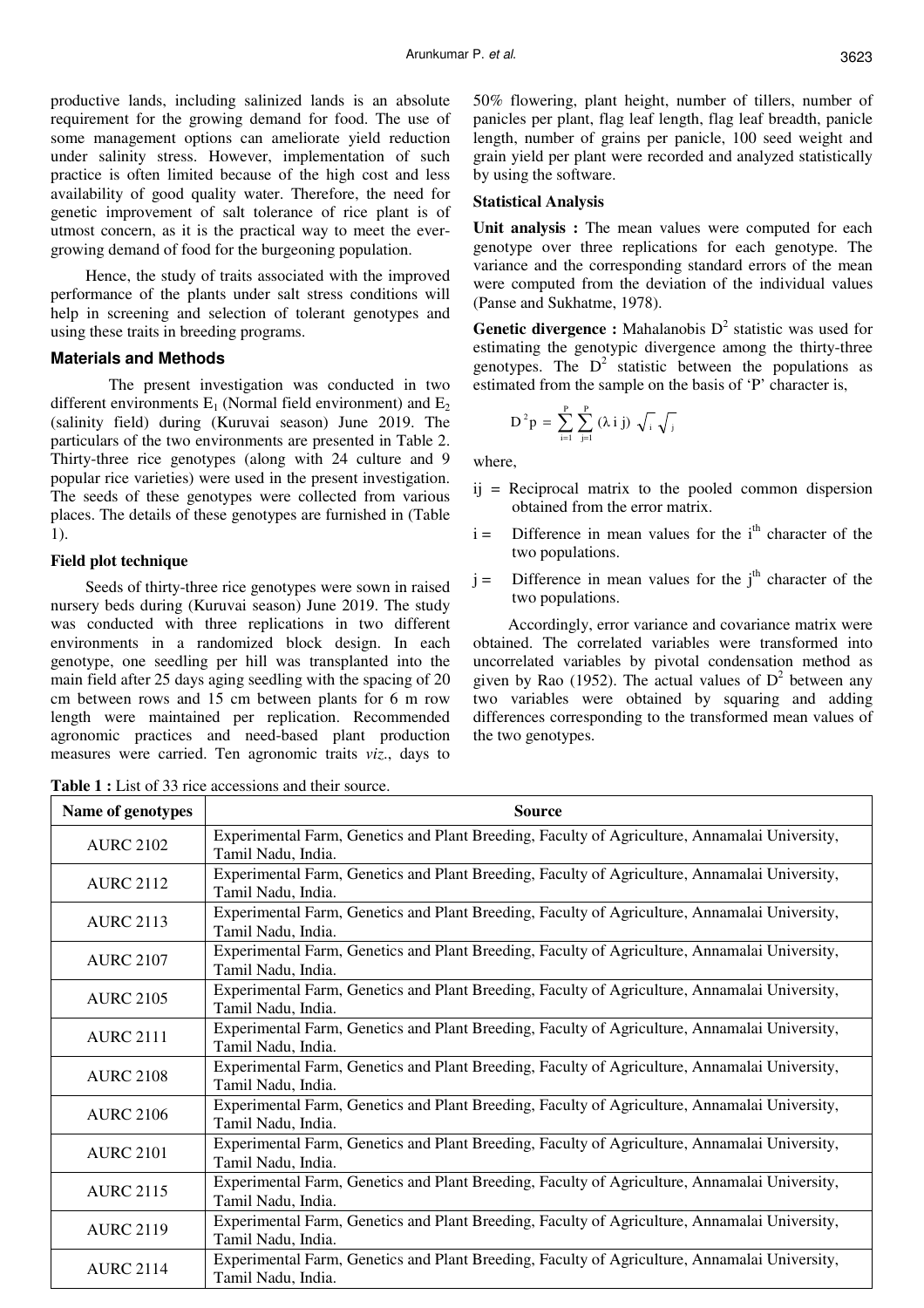| <b>AURC 2110</b>    | Experimental Farm, Genetics and Plant Breeding, Faculty of Agriculture, Annamalai University,<br>Tamil Nadu, India. |
|---------------------|---------------------------------------------------------------------------------------------------------------------|
| <b>AURC 2116</b>    | Experimental Farm, Genetics and Plant Breeding, Faculty of Agriculture, Annamalai University,<br>Tamil Nadu, India. |
| <b>AURC 2117</b>    | Experimental Farm, Genetics and Plant Breeding, Faculty of Agriculture, Annamalai University,<br>Tamil Nadu, India. |
| <b>AURC 2103</b>    | Experimental Farm, Genetics and Plant Breeding, Faculty of Agriculture, Annamalai University,<br>Tamil Nadu, India. |
| <b>AURC 2216</b>    | Experimental Farm, Genetics and Plant Breeding, Faculty of Agriculture, Annamalai University,<br>Tamil Nadu, India. |
| <b>AURC 2218</b>    | Experimental Farm, Genetics and Plant Breeding, Faculty of Agriculture, Annamalai University,<br>Tamil Nadu, India. |
| <b>AURC 2213</b>    | Experimental Farm, Genetics and Plant Breeding, Faculty of Agriculture, Annamalai University,<br>Tamil Nadu, India. |
| <b>AURC 2204</b>    | Experimental Farm, Genetics and Plant Breeding, Faculty of Agriculture, Annamalai University,<br>Tamil Nadu, India. |
| <b>AURC 2212</b>    | Experimental Farm, Genetics and Plant Breeding, Faculty of Agriculture, Annamalai University,<br>Tamil Nadu, India. |
| <b>AURC 2201</b>    | Experimental Farm, Genetics and Plant Breeding, Faculty of Agriculture, Annamalai University,<br>Tamil Nadu, India. |
| <b>AURC 2206</b>    | Experimental Farm, Genetics and Plant Breeding, Faculty of Agriculture, Annamalai University,<br>Tamil Nadu, India. |
| <b>AURC 2200</b>    | Experimental Farm, Genetics and Plant Breeding, Faculty of Agriculture, Annamalai University,<br>Tamil Nadu, India. |
| $CSR-27$            | Central Soil Salinity Research Institute, Karnal, Haryana, India                                                    |
| <b>SWARNA SUB-1</b> | Directorate of Rice Research Institute, Hyderabad, India                                                            |
| TRY-3               | Agricultural College & Research Institute, Trichy, Tamilnadu, India                                                 |
| $CSR-10$            | Central Soil Salinity Research Institute, Karnal, Haryana, India                                                    |
| $PUSA - 44$         | Punjab Agricultural University, Punjab, India                                                                       |
| $CSR-36$            | Central Soil Salinity Research Institute, Karnal, Haryana, India                                                    |
| $ADT - 36$          | Tamil Nadu Rice Research Institute (TRRI), Aduthurai, Tamil Nadu, India                                             |
| $ADT - 37$          | Tamil Nadu Rice Research Institute (TRRI), Aduthurai, Tamil Nadu, India                                             |
| $ADT - 38$          | Tamil Nadu Rice Research Institute (TRRI), Aduthurai, Tamil Nadu, India                                             |

**Table 2 :** Particulars of two environments

| <b>Particulars</b>      | $E_1$                     | E <sub>2</sub>                            |
|-------------------------|---------------------------|-------------------------------------------|
|                         | Farmer's Field            | Experimental farm                         |
|                         | Farmer name: Gnanasekaran | Department of Genetics and Plant Breeding |
| Location                | Kavarapattu               | Annamalai Nagar                           |
|                         | Chidambaram               | Cuddalore dt.                             |
|                         | Tamilnadu                 | Tamilnadu                                 |
| Latitude                |                           | 11.3921° N                                |
| Longitude               |                           | 79.7146°E                                 |
| Season                  | Kuruvai                   | Kuruvai                                   |
|                         | June 2019                 | June 2019                                 |
| Soil type               | Clay loam                 | Clay                                      |
| Soil Ph                 | 6.8                       | 7.9                                       |
| EC                      | 0.37                      | 1.34                                      |
| Soil status             |                           |                                           |
| N                       | High                      | High                                      |
| ${\bf P}$               | Low                       | Medium                                    |
| K                       | High                      | High                                      |
| <b>Climate</b>          |                           |                                           |
| Avg. Temp $(^{\circ}C)$ | 27.4                      | 29.4                                      |
| Avg. Rainfall (mm)      | 1075                      | 1298                                      |

# **Results and Discussion**

The genotypes under study showed a wide range of variations in both normal and salt stress condition, which provide the plant breeder with the opportunity to select appropriate genotypes for the further breeding program,

Genetic divergence between rice genotypes for grain yield and yield attributing traits. Based on  $D^2$  analysis 33 genotypes were grouped into six clusters in E1, while nine clusters in E2 and pooled analysis were grouped into eleven clusters.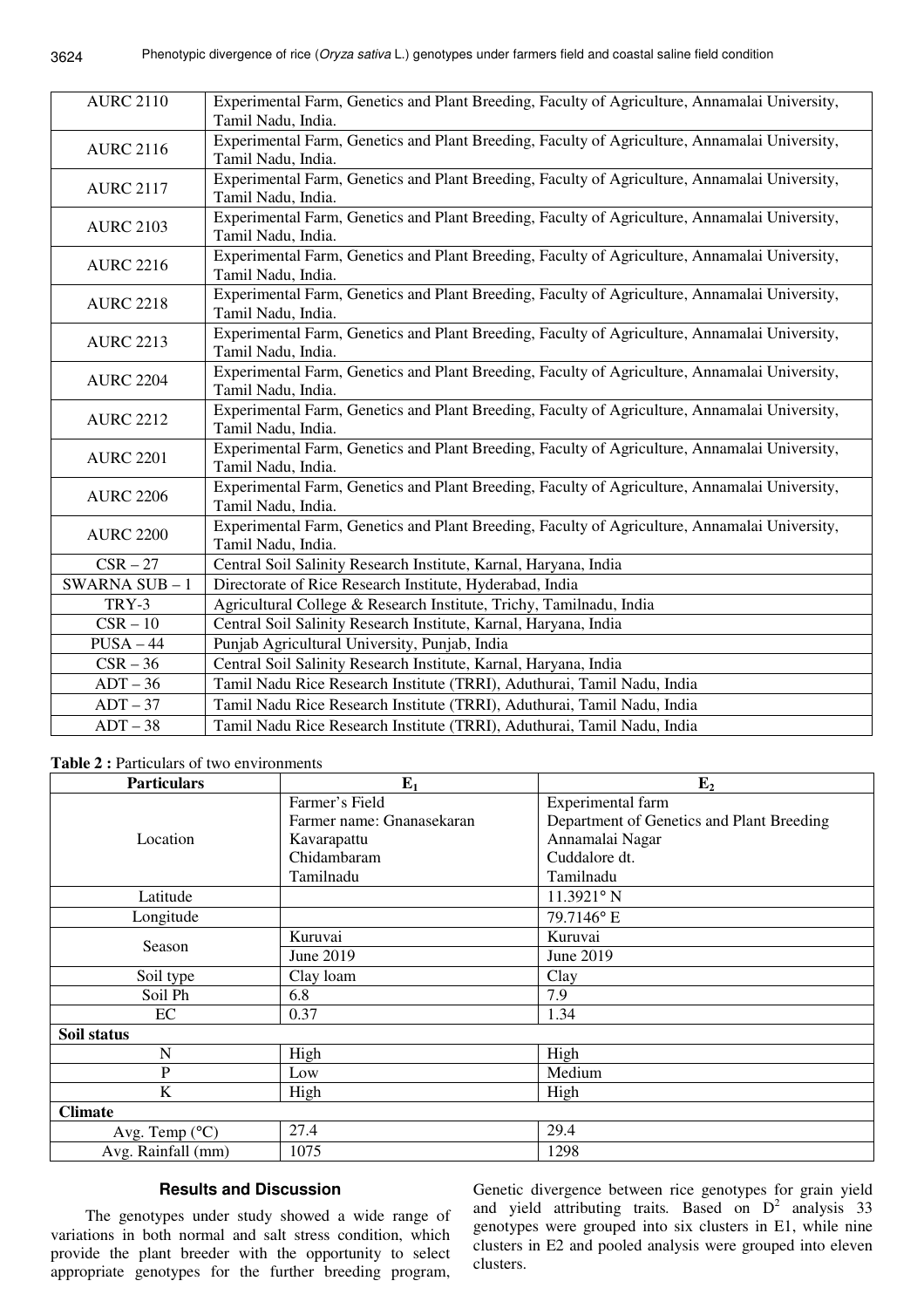In E1, the cluster VI comprised of 13 genotypes had the maximum number of genotypes, whereas cluster I comprised of eight genotypes and cluster IV comprised of six genotypes and cluster II, III, V comprised of two genotypes each (Table 3). In E2, cluster IX comprised of 9 had the maximum number of genotypes, whereas cluster I consists of eight genotypes and cluster VIII comprised of 4 genotypes and cluster II, III, IV, V, VI, VII comprised of two genotypes each (Table 4). In pooled analysis, cluster I comprised of 8 had the maximum number of genotypes, whereas cluster X comprised of 6 genotypes and cluster XI comprised of 3 genotypes and cluster II, III, IV, V, VI, VII, VIII, IX comprised of two genotypes each (Table 5).

## **Intra and inter-cluster distance**

The intra and inter-cluster distance among six clusters in E1, nine clusters in E2 and eleven clusters in pooled analysis were computed and presented in Table (6,7&8) respectively. The intracluster distance for E1, E2 and pooled analysis ranged from 449.47 (cluster III) to 7829.81 (cluster IV), 279.84 (cluster II) to 6149.94 (cluster VIII) and 354.80 (cluster II) to  $5188.77$  (cluster X) respectively.

The maximum inter-cluster distance in E1 was found between cluster I and IV (7349.49). In E2 it was found between cluster VII and VIII (4768.74) and in the pooled analysis it was found between cluster VIII and X (7571.67).

**Clusters No. of genotypes Name of the genotypes I** 8 AUC 2102, AUC 2112, AUC 2113, AUC 2107, AUC 2105, AUC 2111, CSR – 27, ADT – 36 **II** 2 AUC 2101, AUC 2114 **III**  $2$  PUSA – 44, CSR – 36 **IV** 6 AUC 2108, AUC 2106, AUC 2115, AUC 2119, AUC 2110, SWARNA SUB – 1 **V** 2 AUC 2103, ADT – 37 **VI** 13 AUC 2116, AUC 2117, AUC 2216, AUC 2218, AUC 2213, AUC 2204, AUC 2212, AUC 2201, AUC 2206, AUC 2200, TRY-3**,** CSR – 10, ADT – 38

**Table 3 :** Composition of  $D^2$  clusters for 33 rice genotypes in E1

**Table 4 :** Composition of  $D^2$  clusters for 33 rice genotypes in E2

| <b>Clusters</b> | No. of genotypes | Name of the genotypes                                           |
|-----------------|------------------|-----------------------------------------------------------------|
|                 |                  | AUC 2102, AUC 2112, AUC 2113, AUC 2107, AUC 2105, AUC 2111, AUC |
|                 |                  | 2213, SWARNA SUB $-1$                                           |
| $\mathbf H$     |                  | $CSR - 10$ , $ADT - 36$                                         |
| Ш               |                  | AUC 2114, PUSA - 44                                             |
| IV              |                  | AUC 2115, TRY-3                                                 |
|                 |                  | AUC 2218, CSR - 27                                              |
| VI              |                  | AUC 2212, ADT - 37                                              |
| VII             |                  | AUC 2101, AUC 2119                                              |
| <b>VIII</b>     | 4                | AUC 2108, AUC 2106, AUC 2110, CSR - 36                          |
| IX              | Q                | AUC 2116, AUC 2117, AUC 2103, AUC 2216, AUC 2204, AUC 2201, AUC |
|                 |                  | 2206, AUC 2200, ADT $-38$                                       |

**Table 5 :** Composition of  $D^2$  clusters for 33 rice genotypes in the Pooled analysis

| <b>Clusters</b> | No. of genotypes | ╯<br>Name of the genotypes                                      |
|-----------------|------------------|-----------------------------------------------------------------|
|                 | 8                | AUC 2102, AUC 2112, AUC 2113, AUC 2107, AUC 2105, AUC 2111, AUC |
|                 |                  | 2101, CSR-10                                                    |
| $\mathbf H$     |                  | AUC 2114, ADT - 37                                              |
| Ш               |                  | AUC 2218, CSR-36                                                |
| IV              |                  | AUC 2115, SWARNA SUB-1                                          |
| v               |                  | $CSR - 27, ADT - 36$                                            |
| VI              |                  | AUC 2110, AUC 2216                                              |
| VII             |                  | $AUC 2212, TRY - 3$                                             |
| <b>VIII</b>     |                  | AUC 2119, AUC 2103                                              |
| IX              |                  | AUC 2213, PUSA - 44                                             |
| X               | h                | AUC 2108, AUC 2106, AUC 2116, AUC 2117, AUC 2204, AUC 2201      |
| XI              |                  | AUC 2206, AUC 2200, ADT - 38                                    |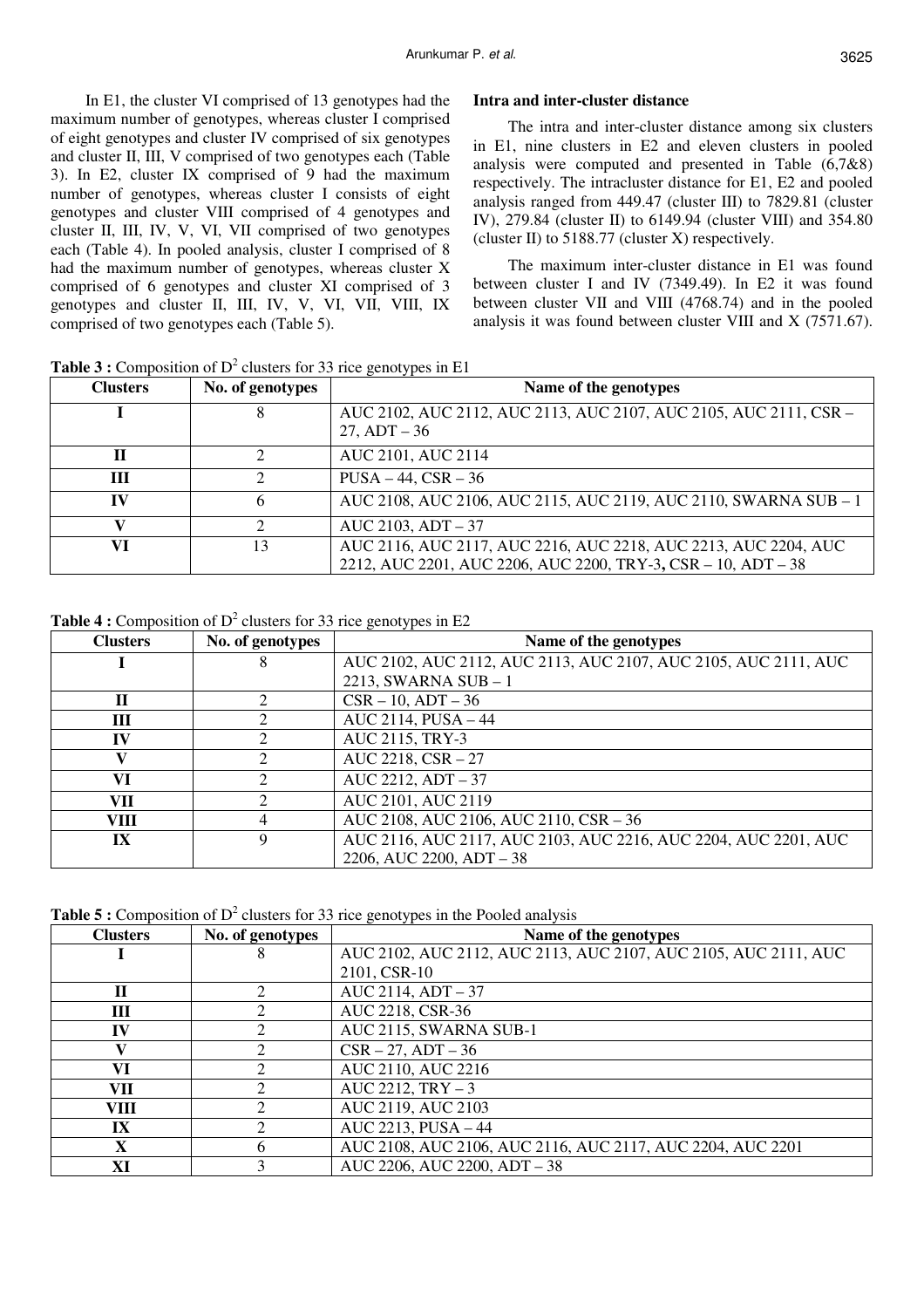| Cluster no.  |         | $\mathbf{I}$ | Ш       | IV      |         | VI      |
|--------------|---------|--------------|---------|---------|---------|---------|
|              | 6500.76 | 5078.41      | 6709.50 | 7349.49 | 3868.82 | 6351.57 |
|              | (80.63) | (71.26)      | (81.91) | (85.73) | (62.20) | (79.70) |
| $\mathbf{I}$ |         | 449.47       | 993.80  | 5155.75 | 1789.18 | 4618.56 |
|              |         | (21.20)      | (31.53) | (71.80) | (42.30) | (67.96) |
| Ш            |         |              | 507.84  | 5518.59 | 3676.05 | 6097.07 |
|              |         |              | (22.54) | (74.29) | (60.63) | (78.08) |
| IV           |         |              |         | 7829.81 | 5172.99 | 6536.41 |
|              |         |              |         | (88.49) | (71.92) | (80.85) |
| v            |         |              |         |         | 1011.35 | 4025.22 |
|              |         |              |         |         | (31.80) | (63.45) |
| VI           |         |              |         |         |         | 5837.66 |
|              |         |              |         |         |         | (76.41) |

**Table 6 :** Average inter and intracluster distances for yield and yield attributing characters in 33 rice genotypes under normal field condition (E1)

**Table 7 :** Average inter and intracluster distances for yield and yield attributing characters in 33 rice genotypes under saline field condition (E2)

| <b>Clusters</b>         |         | $\mathbf{I}$ | III     | IV      | $\mathbf{V}$ | VI      | VII     | <b>VIII</b> | IX      |
|-------------------------|---------|--------------|---------|---------|--------------|---------|---------|-------------|---------|
|                         | 3580.13 | 2531.72      | 2177.33 | 2111.01 | 2389.25      | 2341.57 | 2563.58 | 4317.27     | 3984.43 |
| -1                      | (59.83) | (50.32)      | (46.66) | (45.95) | (48.88)      | (48.39) | (50.63) | (65.71)     | (63.12) |
| $\mathbf{I}$            |         | 279.84       | 580.31  | 665.64  | 2437.29      | 1929.97 | 667.26  | 4306.13     | 4363.12 |
|                         |         | (16.73)      | (24.09) | (25.80) | (49.37)      | (43.93) | (26.02) | (65.62)     | (66.05) |
| $\mathbf{III}$          |         |              | 310.25  | 656.63  | 1779.50      | 1165.65 | 515.65  | 3837.09     | 3821.81 |
|                         |         |              | (17.61) | (25.63) | (42.18)      | (34.14) | (22.71) | (61.94)     | (61.82) |
| IV                      |         |              |         | 311.19  | 1747.42      | 1274.23 | 1336.15 | 3189.27     | 3245.54 |
|                         |         |              |         | (17.64) | (41.80)      | (35.70) | (36.55) | (56.47)     | (56.97) |
| $\mathbf{V}$            |         |              |         |         | 320.67       | 570.26  | 1951.68 | 3501.97     | 2581.47 |
|                         |         |              |         |         | (17.91)      | (23.88) | (44.18) | (59.18)     | (50.81) |
| VI                      |         |              |         |         |              | 350.99  | 1474.91 | 3826.10     | 2811.82 |
|                         |         |              |         |         |              | (18.74) | (38.41) | (61.86)     | (53.03) |
| VII                     |         |              |         |         |              |         | 425.88  | 4768.74     | 4449.44 |
|                         |         |              |         |         |              |         | (20.64) | (69.06)     | (66.70) |
| <b>VIII</b>             |         |              |         |         |              |         |         | 6149.94     | 4634.32 |
|                         |         |              |         |         |              |         |         | (78.42)     | (68.08) |
| $\mathbf{I} \mathbf{X}$ |         |              |         |         |              |         |         |             | 4309.27 |
|                         |         |              |         |         |              |         |         |             | (65.65) |

# **Cluster Mean**

 A wide range of variation was observed in cluster mean for all the ten characters studied. In  $E_1$  normal environmental condition maximum cluster mean for grain yield per plant (45.13), number of grains per panicle

(187.35), flag leaf breadth (1.37) it was observed in cluster VI, while for flag leaf length (35.69) and number of panicles per plant (15.17) it was observed in cluster IV and for number of tillers per plant (22.80) it was observed in cluster I (Table 9).

**Table 8 :** Inter  $(D^2)$  and intra  $(D)$  cluster values of various clusters in rice in the Pooled analysis

| <b>Clusters</b> | $\sim$ $\sim$<br>L | $-$<br>$\mathbf{I}$ | $\mathbf{III}$ | IV      | V       | VI      | VII     | ------ <i>_</i> _ ---<br><b>VIII</b> | IX      | $\mathbf{X}$ | XI      |
|-----------------|--------------------|---------------------|----------------|---------|---------|---------|---------|--------------------------------------|---------|--------------|---------|
| $\mathbf I$     | 3406.76            | 2247.23             | 2231.31        | 2874.52 | 2198.77 | 1899.60 | 3285.11 | 2626.45                              | 3286.87 | 6132.04      | 4178.97 |
|                 | (58.37)            | (47.41)             | (47.24)        | (53.62) | (46.89) | (43.58) | (57.32) | (51.25)                              | (57.33) | (78.31)      | (64.65) |
| $\mathbf{I}$    |                    | 354.80              | 1056.22        | 749.59  | 847.78  | 1724.55 | 821.75  | 1191.18                              | 861.20  | 4831.82      | 3930.09 |
|                 |                    | (18.84)             | (32.50)        | (27.38) | (29.12) | (41.53) | (28.67) | (34.51)                              | (29.35) | (69.51)      | (62.69) |
| Ш               |                    |                     | 365.34         | 744.28  | 943.31  | 1300.78 | 1532.07 | 1932.57                              | 1199.85 | 3773.69      | 3709.78 |
|                 |                    |                     | (19.11)        | (27.28) | (30.71) | (36.07) | (39.14) | (43.96)                              | (34.64) | (61.43)      | (60.91) |
| IV              |                    |                     |                | 380.09  | 1503.15 | 2461.19 | 1095.81 | 2005.56                              | 562.07  | 3925.76      | 5153.84 |
|                 |                    |                     |                | (19.50) | (38.77) | (49.61) | (33.10) | (44.78)                              | (23.71) | (62.66)      | (71.79) |
| $\mathbf{V}$    |                    |                     |                |         | 390.11  | 1305.17 | 1417.54 | 1207.29                              | 1864.71 | 5859.92      | 3276.24 |
|                 |                    |                     |                |         | (19.75) | (36.13) | (37.65) | (34.75)                              | (43.18) | (76.55)      | (57.24) |
| VI              |                    |                     |                |         |         | 417.94  | 2965.30 | 1946.97                              | 3204.88 | 5169.88      | 2576.54 |
|                 |                    |                     |                |         |         | (20.44) | (54.46) | (44.12)                              | (56.61) | (71.90)      | (50.76) |
| VII             |                    |                     |                |         |         |         | 525.85  | 2954.01                              | 1373.50 | 4408.60      | 3976.83 |
|                 |                    |                     |                |         |         |         | (22.93) | (54.35)                              | (37.06) | (66.40)      | (63.06) |
| VIII            |                    |                     |                |         |         |         |         | 809.93                               | 2037.61 | 7571.67      | 5337.11 |
|                 |                    |                     |                |         |         |         |         | (28.46)                              | (45.14) | (87.02)      | (73.06) |
| $\mathbf{IX}$   |                    |                     |                |         |         |         |         |                                      | 873.75  | 4635.98      | 5924.68 |
|                 |                    |                     |                |         |         |         |         |                                      | (29.56) | (68.09)      | (76.97) |
| $\mathbf X$     |                    |                     |                |         |         |         |         |                                      |         | 5188.77      | 6700.40 |
|                 |                    |                     |                |         |         |         |         |                                      |         | (72.03)      | (81.86) |
| XI              |                    |                     |                |         |         |         |         |                                      |         |              | 3783.68 |
|                 |                    |                     |                |         |         |         |         |                                      |         |              | (61.51) |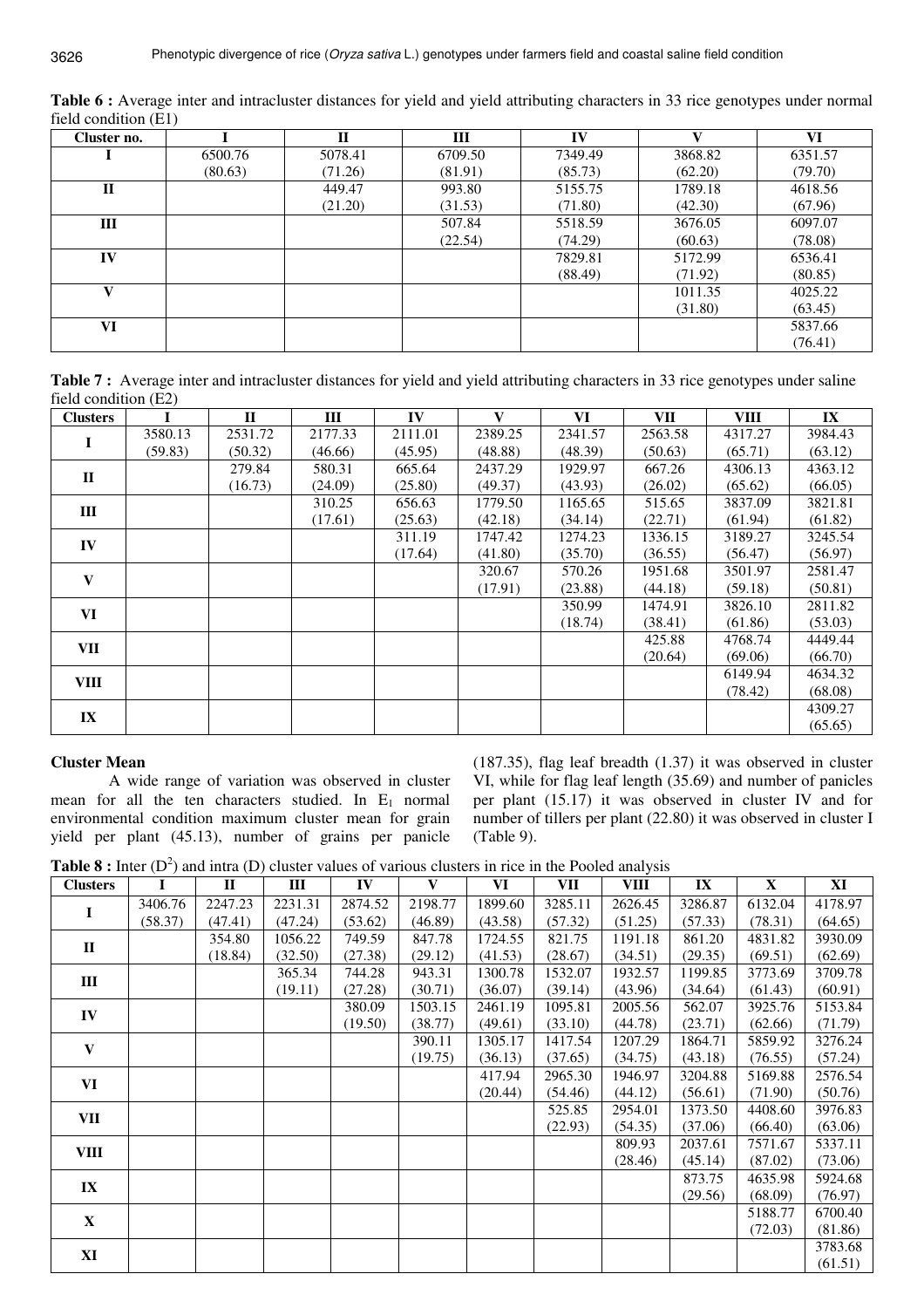| <b>Cluster</b> | <b>rapic</b> ): Cluster means of 33 rice generypes for various enaracters in ET<br>Days to<br>first<br>flowering | <b>Plant</b><br>height | <b>Number</b><br>of tillers<br>per plant | <b>Number</b><br>of<br>panicles<br>per plant | Flag<br>leaf<br>length | <b>Flag leaf</b><br>breadth | Panicle<br>length | <b>Number</b><br>of grains<br>per<br>panicle | 100<br>seed<br>weight | Grain<br>yield<br>per<br>plant |
|----------------|------------------------------------------------------------------------------------------------------------------|------------------------|------------------------------------------|----------------------------------------------|------------------------|-----------------------------|-------------------|----------------------------------------------|-----------------------|--------------------------------|
|                | 80.67                                                                                                            | 89.64                  | 22.80                                    | 14.72                                        | 29.57                  | 1.34                        | 23.91             | 153.86                                       | 2.24                  | 42.850                         |
| $\mathbf{H}$   | 79.76                                                                                                            | 93.04                  | 17.65                                    | 8.07                                         | 30.16                  | 1.21                        | 22.62             | 139.12                                       | 2.59                  | 22.27                          |
| Ш              | 86.47                                                                                                            | 101.40                 | 20.17                                    | 12.95                                        | 27.86                  | 1.29                        | 25.03             | 141.09                                       | 2.80                  | 29.61                          |
| IV             | 86.88                                                                                                            | 104.84                 | 20.83                                    | 15.17                                        | 35.92                  | 1.30                        | 25.02             | 171.50                                       | 2.31                  | 44.10                          |
| v              | 77.89                                                                                                            | 94.81                  | 19.45                                    | 11.57                                        | 27.19                  | 1.27                        | 20.77             | 106.12                                       | 2.20                  | 25.13                          |
| VI             | 78.83                                                                                                            | 104.55                 | 22.67                                    | 14.43                                        | 35.69                  | 1.37                        | 25.62             | 187.35                                       | 2.21                  | 45.13                          |
| <b>General</b> | 81.75                                                                                                            | 98.05                  | 20.60                                    | 12.82                                        | 31.07                  | 1.30                        | 23.83             | 149.84                                       | 2.39                  | 39.73                          |
| mean           |                                                                                                                  |                        |                                          |                                              |                        |                             |                   |                                              |                       |                                |

**Table 9 :** Cluster means of 33 rice genotypes for various characters in E1

**Table 10 :** Cluster means of 33 rice genotypes for various characters in E2

| <b>Cluster</b> | Days to<br>first<br>flowering | <b>Plant</b><br>height | <b>Number</b><br>of tillers<br>per plant | <b>Number</b><br>of<br>panicles<br>per plant | Flag<br>leaf<br>length | <b>Flag leaf</b><br>breadth | <b>Panicle</b><br>length | <b>Number</b><br>of grains<br>per<br>panicle | 100<br>seed<br>weight | Grain<br>yield<br>per<br>plant |
|----------------|-------------------------------|------------------------|------------------------------------------|----------------------------------------------|------------------------|-----------------------------|--------------------------|----------------------------------------------|-----------------------|--------------------------------|
|                | 82.61                         | 83.95                  | 19.73                                    | 12.62                                        | 28.11                  | 1.34                        | 22.46                    | 132.68                                       | 2.32                  | 35.03                          |
| $\mathbf{I}$   | 75.10                         | 78.84                  | 17.03                                    | 10.00                                        | 23.61                  | 1.14                        | 23.65                    | 137.68                                       | 2.78                  | 22.74                          |
| Ш              | 84.11                         | 88.02                  | 16.84                                    | 7.24                                         | 25.88                  | 1.21                        | 22.24                    | 122.33                                       | 2.51                  | 20.58                          |
| IV             | 76.05                         | 96.04                  | 17.51                                    | 11.84                                        | 31.70                  | 1.32                        | 24.35                    | 152.13                                       | 2.57                  | 29.02                          |
| $\mathbf{V}$   | 76.76                         | 85.61                  | 20.76                                    | 15.77                                        | 25.15                  | 1.11                        | 24.69                    | 138.81                                       | 1.99                  | 35.65                          |
| VI             | 71.23                         | 93.32                  | 20.65                                    | 10.42                                        | 29.00                  | 1.18                        | 22.58                    | 136.53                                       | 2.12                  | 27.18                          |
| VII            | 80.15                         | 72.08                  | 16.31                                    | 8.74                                         | 23.80                  | 0.99                        | 20.65                    | 99.29                                        | 2.52                  | 18.05                          |
| <b>VIII</b>    | 89.08                         | 95.02                  | 18.48                                    | 13.72                                        | 31.64                  | 1.34                        | 24.70                    | 168.75                                       | 2.23                  | 44.37                          |
| IX             | 78.65                         | 88.89                  | 21.50                                    | 13.75                                        | 31.90                  | 1.39                        | 23.34                    | 175.89                                       | 2.06                  | 44.56                          |
| <b>General</b> | 79.30                         | 86.86                  | 18.76                                    | 11.57                                        | 27.87                  | 1.22                        | 23.18                    | 140.45                                       | 2.34                  | 30.80                          |
| mean           |                               |                        |                                          |                                              |                        |                             |                          |                                              |                       |                                |

|  |  | Table 11 : Cluster means of 33 rice genotypes for various characters in the Pooled analysis |
|--|--|---------------------------------------------------------------------------------------------|
|  |  |                                                                                             |

| <b>Cluster</b> | Days to<br>first<br>flowering | <b>Plant</b><br>height | <b>Number</b><br>of tillers<br>per plant | <b>Number</b><br>of<br>panicles<br>per plant | Flag<br>leaf<br>length | <b>Flag leaf</b><br>breadth | Panicle<br>length | <b>Number</b><br>of grains<br>per<br>panicle | 100<br>seed<br>weight | Grain<br>yield<br>per<br>plant |
|----------------|-------------------------------|------------------------|------------------------------------------|----------------------------------------------|------------------------|-----------------------------|-------------------|----------------------------------------------|-----------------------|--------------------------------|
|                | 81.44                         | 83.15                  | 20.06                                    | 12.38                                        | 29.08                  | 1.33                        | 23.04             | 146.03                                       | 2.43                  | 37.56                          |
| П              | 77.31                         | 93.99                  | 19.63                                    | 9.18                                         | 27.87                  | 1.23                        | 22.34             | 136.88                                       | 2.31                  | 25.84                          |
| Ш              | 84.19                         | 93.83                  | 17.94                                    | 13.89                                        | 26.35                  | 1.15                        | 24.30             | 150.91                                       | 2.41                  | 36.71                          |
| IV             | 81.54                         | 102.73                 | 16.42                                    | 12.63                                        | 31.83                  | 1.31                        | 22.54             | 129.57                                       | 2.51                  | 26.71                          |
| $\mathbf{V}$   | 73.53                         | 87.66                  | 22.13                                    | 15.55                                        | 23.44                  | 1.15                        | 24.37             | 133.24                                       | 2.13                  | 31.07                          |
| VI             | 82.24                         | 79.26                  | 21.20                                    | 13.95                                        | 26.36                  | 1.29                        | 21.12             | 164.78                                       | 1.95                  | 41.06                          |
| VII            | 70.55                         | 105.12                 | 22.80                                    | 13.13                                        | 34.37                  | 1.28                        | 26.08             | 170.66                                       | 2.40                  | 31.86                          |
| VIII           | 81.66                         | 79.65                  | 19.15                                    | 10.99                                        | 24.99                  | 1.08                        | 20.02             | 85.96                                        | 2.36                  | 18.56                          |
| IX             | 84.23                         | 103.56                 | 18.54                                    | 10.42                                        | 29.70                  | 1.31                        | 24.58             | 122.41                                       | 2.53                  | 24.25                          |
| $\mathbf X$    | 87.11                         | 109.25                 | 19.03                                    | 13.62                                        | 40.16                  | 1.51                        | 26.04             | 208.46                                       | 1.98                  | 50.05                          |
| XI             | 73.67                         | 89.91                  | 29.99                                    | 18.01                                        | 32.79                  | 1.31                        | 25.65             | 190.92                                       | 2.21                  | 61.21                          |
| <b>General</b> | 79.77                         | 93.47                  | 20.63                                    | 13.07                                        | 29.72                  | 1.27                        | 23.64             | 149.07                                       | 2.29                  | 34.99                          |
| Mean           |                               |                        |                                          |                                              |                        |                             |                   |                                              |                       |                                |

**Table 12 :** Contribution of different characters to genetic divergence

| S. No | <b>Characters</b>            | E1    | E2    | Pooled<br>analysis |
|-------|------------------------------|-------|-------|--------------------|
|       | Days to 50% flowering        | 22.16 | 11.74 | 21.40              |
|       | Plant Height                 | 5.30  | 7.96  | 11.36              |
| 3     | Number of Tillers per plant  | 18.75 | 8.90  | 21.40              |
|       | Number of Panicles per plant | 5.87  | 3.22  | 5.87               |
|       | Flag Leaf Length             | 1.71  | 4.92  | 6.63               |
| 6     | Flag Leaf Breadth            | 5.11  | 3.41  | 4.17               |
|       | Panicle Length               | 2.08  | 0.57  | 1.52               |
| 8     | Grains Per Panicle           | 6.82  | 5.68  | 7.77               |
| 9     | 100 Seed Weight              | 22.16 | 26.52 | 2.08               |
| 10    | Grain Yield per plant        | 10.04 | 27.08 | 17.80              |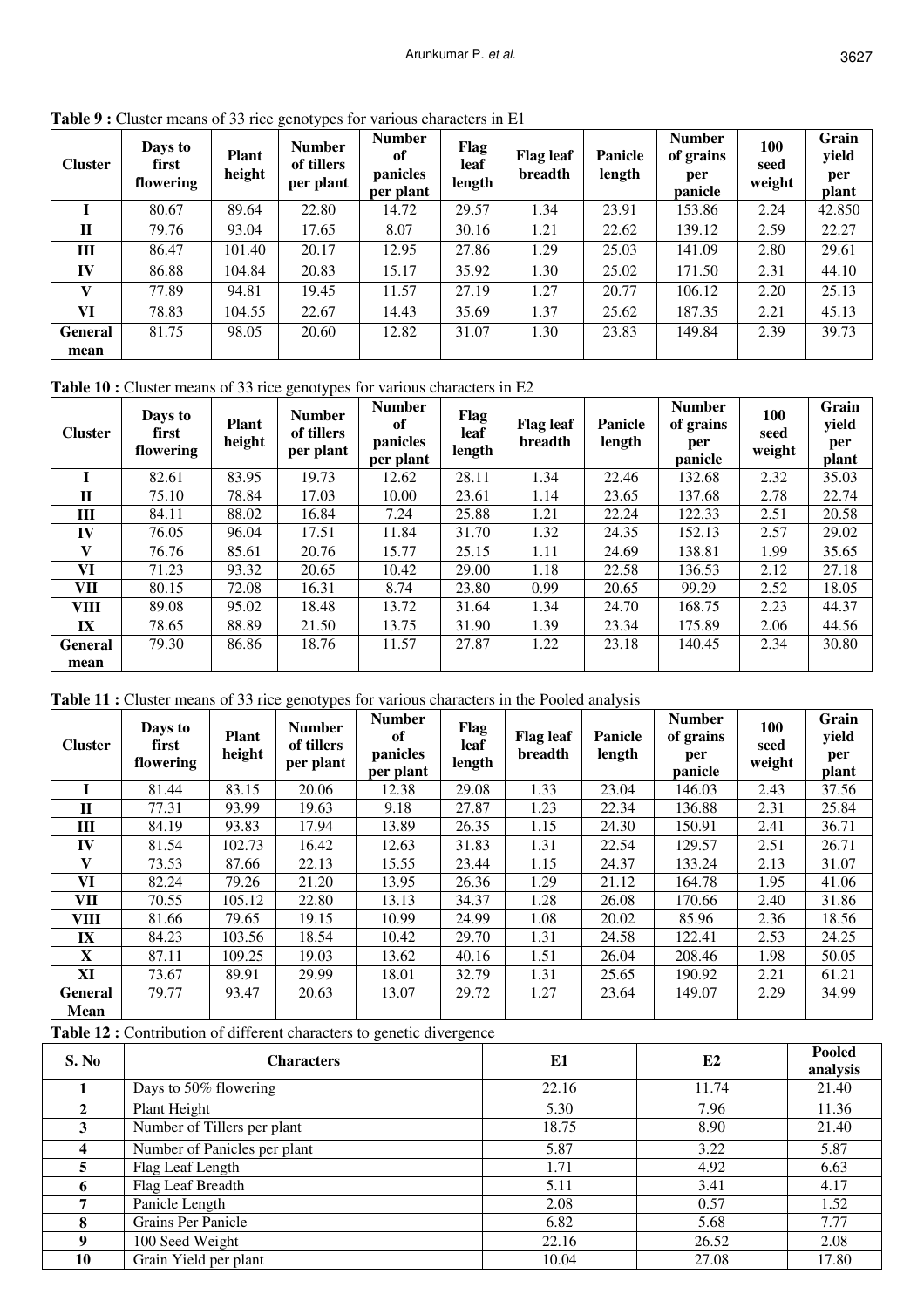In  $E_2$ , saline environment, maximum cluster mean for grain yield per plant (44.56), number of grains per panicle (175.89), flag leaf length (31.90), flag leaf breadth (1.39), number of tillers per plant (21.50) was observed in cluster IX, while for panicle length (24.70) it was observed in cluster VIII and number of panicles per plant (15.77) was maximum in cluster V (Table 10).

In pooled analysis cluster XI recorded maximum cluster mean values for the number of tillers per plant (29.99), number of panicles per plant (18.01) and maximum grain yield per plant (61.21). While cluster X for flag leaf length (40.16), flag leaf breadth (1.51) and the number of grains per panicle (208.46) and cluster VII for panicle length (26.08) (Table 11).

A comparison of cluster means revealed that there was a moderate shift of mean values because of the saline condition in  $E_2$ , which has reduced plant height, panicle length and the number of grains per panicle. These results were in agreement with the findings of Blum (2002).

Indirect selection for yield improvement in any crop depends upon the selection of yield attributing traits that have a direct positive effect on yield. Selection for these traits should be done in the clusters which show the highest cluster mean values for those characters.

The relative contribution of individual character towards the expression of genetic diversity estimated over character-wise  $D^2$  value revealed that days to 50 per cent flowering (22.16 per cent) 100 seed weight (22.16) contribute

on par towards genetic divergence. The number of tillers (18.5 per cent) grain yield per plant (10.04 per cent) were the next major contributing characters in  $E_1$  (Table 12).

In  $E_2$ , grain yield per plant (27.08 per cent) and 100 seed weight (26.52 per cent) contribute higher towards the genetic diversity followed by days to 50 per cent flowering (11.74 per cent) (Table 12).

In pooled analysis, days to 50 per cent flowering (21.40 per cent). The number of tillers per plant (21.40 per cent) and grain yield per plant (17.80 per cent) were the major contributing characters towards genetic diversity (Table 12).

Similar findings were made by Mohan *et al.,* (2014) for 100 seed weight and days to 50 per cent flowering. Pandey *et al*. (2011) Kumari Priyanka *et al.* (2015) for days to 50 per cent flowering. Chamundeswari (2016) for grain yield/plant and 100 seed weight. Chandramohan *et al*. (2016) for days to 50 per cent flowering and 100 seed weight.

To study the field performance of the selected 33 rice genotypes, field screening from vegetative stage upto harvest was carried out during June 2019 (kuruvai season). The crop was raised simultaneously in two different environments E1 (normal field condition) and E2 (saline field environment).

Observations were recorded for ten yield contributing traits along with grain yield per plant. A comparison of the mean data from normal (E1) and (E2) conditions revealed a 1.03 per cent reduction in days to 50 per cent flowering (Table 13). Reduction in plant height under abiotic stress was reported by Folkard Asch (2004).

| Sl. No         | <b>Characters</b>            | E1     | E2     | Change in<br>general mean | $%$ reduction in<br>general mean |
|----------------|------------------------------|--------|--------|---------------------------|----------------------------------|
|                | Days to 50% flowering        | 81.20  | 80.36  | 0.84                      | 1.03                             |
| $\overline{2}$ | Plant height                 | 99.51  | 87.26  | 12.25                     | 12.31                            |
| 3              | Number of tillers per plant  | 21.72  | 19.50  | 2.22                      | 10.22                            |
| 4              | Number of panicles per plant | 13.99  | 12.35  | 1.64                      | 11.72                            |
| 5              | Flag leaf length             | 32.92  | 29.00  | 3.92                      | 11.91                            |
| 6              | Flag leaf breadth            | 1.33   | 1.29   | 0.04                      | 3.01                             |
| 7              | Panicle length               | 24.59  | 23.18  | 1.41                      | 5.73                             |
| 8              | Number of grains per panicle | 165.70 | 148.27 | 17.43                     | 10.52                            |
| 9              | 100 seed weight              | 2.30   | 2.27   | 0.03                      | 1.30                             |
| 10             | Grain yield per plant        | 40.85  | 35.31  | 5.54                      | 13.56                            |

**Table 13 :** Character-wise comparison of mean values for various traits under normal (E1) and drought (E2) condition in rice.

Generally, rice genotypes with increased plant stature are often larger in overall plant size, intercept more light quantities and use water more rapidly by transpiration, resulting in lower plant water status (Kamoshita *et al.,* 2004), higher dead leaf ratings, and more spikelet sterility, resulting in lower yields (Kato *et al.,* 2007). In our investigation, three genotypes  $G_7$ ,  $G_{20}$ ,  $G_{15}$  which recorded maximum plant height under saline recorded significant yield and saline score.

The number of tillers per plant was reduced to 10.22 per cent while the number of panicles per plant reduced to 11.72 per cent in the saline field environment (E2) when compare to normal field condition (E1).

Flag leaf length was reduced to 11.91 per cent while flag leaf breadth reduced to 3.01 per cent and panicle length reduced to 5.73 per cent in the saline field environment (E2)

than normal field condition (E1). Yue *et al*. (2006) also observed that grain yield loss under abiotic stress condition was associated with the increase of spikelet sterility and reduction of fertile panicle rate and grain weight. Mitra (2001) also stated that the reduction of flag leaf area under an abiotic stress condition when compared to normal conditions. The change in grain characters including grain length, grain breadth and 100 seed weight were very negligible indicating the high heritability of these traits.

Grain yield was drastically affected by an increase in salinity. Blum (2002) reported a reduction in plant height and grain yield under abiotic conditions. He stated that under abiotic stress condition, plant development is reduced as a consequence of poor root development; reduced leaf-surface traits (form, shape, composition of cuticular and epicuticular wax, leaf pubescent and leaf color), which affect the